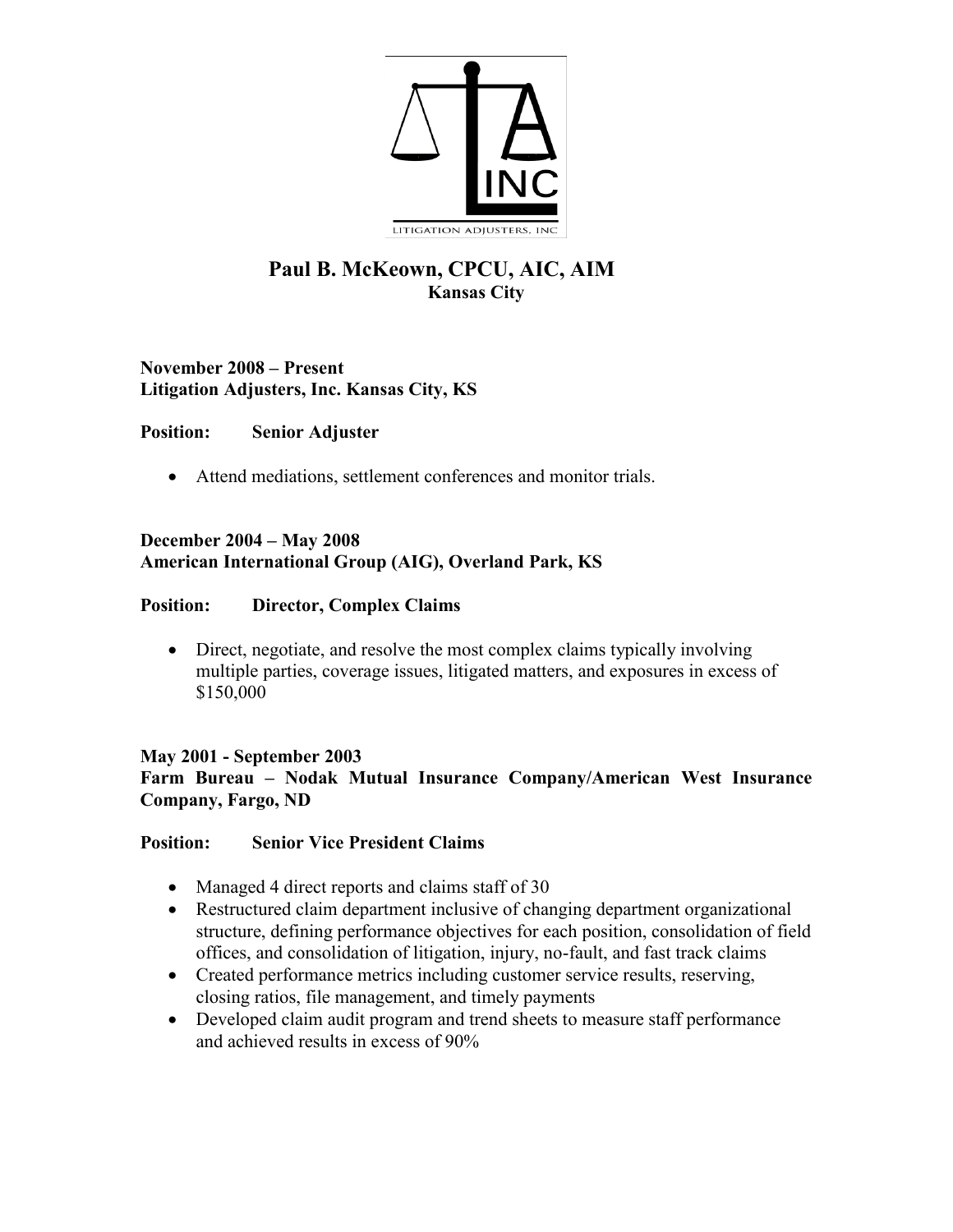

- Created Claims Customer Service Surveys and achieved results in excess of 90% overall satisfaction
- Negotiated third party agreements to improve service and reduce expenses including Enterprise Rent-A-Car, Alliance Claims Solutions (Glass), Direct Repair Program, and Estimate Review Program
- Reduced loss adjusting expense ratio as compared to other Farm Bureau companies

#### **October 1985 – May 2001 Minnesota Mutual Fire & Casualty/Harleysville Insurance Group Edina, MN**

#### **Positions: Automobile Liability/No-Fault Manager – Midwest Service Center Manager of AIG (Serviced as TPA) Casualty Claims Supervisor Litigation Specialist Claim Representative I, II, III**

- Promoted six times during 15 year tenure
- Managed 7 direct reports and in excess of 60 individuals
- Instrumental in the restructuring of the Midwest Claims Service Center for the Harleysville Group subsequent to their purchase of Minnesota Mutual Fire & Casualty in 1998. Hired 23 claims representatives, managed the transfer of in excess of 3000 liability and no-fault files involving ten states, and implemented the new systems and policy/procedure training
- Successfully managed AIG units as a TPA wherein claims staff grew from an initial two adjusters to in excess of 30
- Created Litigation Management Program reducing litigation expenses by \$500,000 on an annual basis
- Recognized as top performer at each claim representative position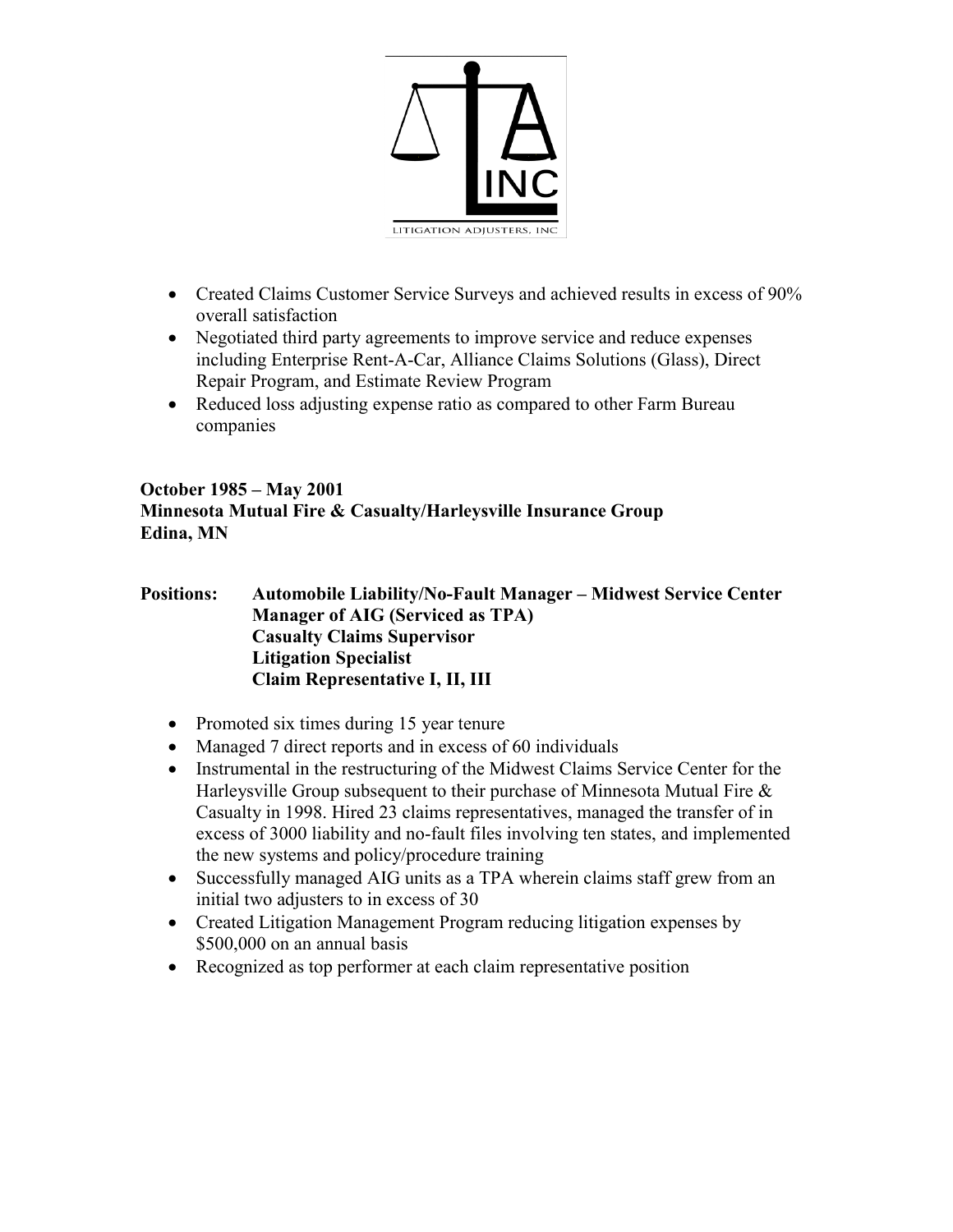

## **October 1984 – October 1985 National Family Insurance/All Nation Insurance, St. Paul, MN 55110**

## **Position: Multi-line field adjuster**

- Handled multi-line claims in the field
- Experienced merger between National Family and All Nation Insurance

#### **Associations:**

National Association of Mutual Insurance Companies (NAMIC)

Property Casualty Insurance Association of American (PCI)

National Association of Independent Insurers (NAII)

Twin City Claims Association

North Dakota Claims Association

Board Member – North Dakota Automobile Assigned Claim Plan

Board Member – North Dakota Insurance Guaranty Association

Board Member – Nodak Mutual Insurance Foundation

## **Designations:**

Certified Property Casualty Underwriter (CPCU), Insurance Institute of America, Malvern, PA

Associate in Management (AIM), Insurance Institute of America, Malvern, PA

Associate in Claims (AIC), Insurance Institute of America Malvern, PA